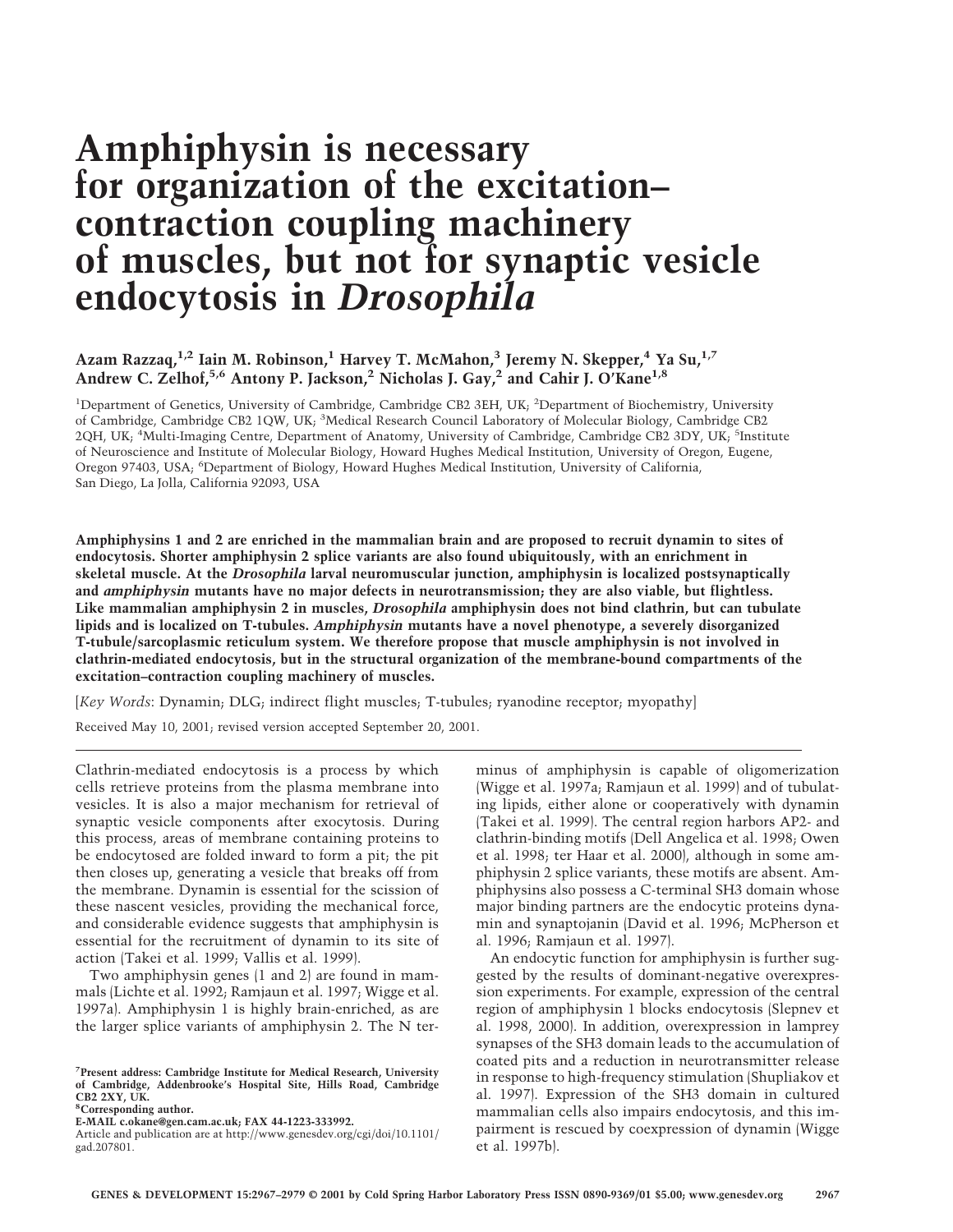## **Razzaq et al.**

Alternative functions for amphiphysin have also been proposed. For instance, a splice form of amphiphysin 2 that possesses a nuclear localization signal inhibits malignant cell transformation by *myc* (Sakamuro et al. 1996). The two yeast amphiphysin homologs, Rvs161p and Rvs167p, have many proposed functions, including actin localization (Munn et al. 1995). Amphiphysin 2 splice variants that lack the clathrin-binding region are highly expressed in muscles and are likely to be localized on T-tubules, where their role is undetermined (Butler et al. 1997).

We have studied the function of amphiphysin in *Drosophila* by disrupting the only gene for this protein. Surprisingly, flies lacking amphiphysin are viable and have little or no detectable defect in synaptic vesicle endocytosis. However, they are flightless and have severe structural defects in the excitation–contraction coupling machinery of muscles. This indicates a novel role for amphiphysin in muscle function.

## **Results**

*Generation of null mutations in the* Drosophila amphiphysin *gene*

Comparison of amphiphysin cDNA and EST sequences

with genomic sequence allowed us to define the amphiphysin transcription unit (Fig. 1A). The gene contains 10 exons and occupies ∼17.5 kb of DNA. A homozygous viable *P* insertion, *EP(2)2175*, lies 47 bp upstream of the *amphiphysin* cDNA, LD19810 (Liao et al. 2000; Razzaq et al. 2000). This insertion was mobilized to generate a number of imprecise excisions; one of these, *amph26* (hereafter referred to as *amphmut*), had a deletion of the first exon including the beginning of the coding region, and part of the first intron of the *amphiphysin* gene (Fig. 1A). A precise excision that left the *amphiphysin* genomic region intact, *amph*+*<sup>1</sup>* (hereafter referred to as *amph*<sup>+</sup> ), was also recovered and used as a wild-type control in subsequent experiments. Western blots detected a number of related amphiphysin proteins in *amph*<sup>+</sup> flies, perhaps generated by alternative transcripts, or by physiological or artifactual protein degradation. All of these were absent in *amphmut* homozygotes (Fig. 1B), and we therefore conclude that *amphmut* is a null allele of the *amphiphysin* gene.

Unexpectedly, in light of the proposed central role for amphiphysin in endocytosis, *amphmut* flies were viable and fertile both when homozygous, and when transheterozygous with a deficiency *Df(2R)vg-C*, which deletes the *amphiphysin* genomic region. They also showed no



в



**Figure 1.** Generation of a *Drosophila amphiphysin* mutant. (*A*) Structure and mutagenesis of the *amphiphysin* gene. The intron/exon structure of the *amph* and *Sin3A* genes is shown, together with the positions of their start codons, two predicted transcription start sites of *Sin3A*, and the insertion site of *P*-element *EP(2)2175*. The breakpoints of the *amphmut* excision are shown; it also contains an insertion of sequence TTTTATCAAAATTT at the deletion site. The approximate position of the *P* insertion in *Sin3A<sup>08269</sup>* is also shown; the locations of the lesions in the other *Sin3A* alleles are unknown at this level of resolution. All coordinates are given relative to the first nucleotide of the *amphiphysin* coding region (Razzaq et al. 2000). (*B*) A Western blot of *amph*<sup>+</sup> and *amphmut* homozygous flies probed with an antibody against *Drosophila* amphiphysin (*left* panel). Numbers indicate molecular masses in kilodaltons. A Coomassie-stained duplicate gel (*right* panel) allows comparison of protein loading.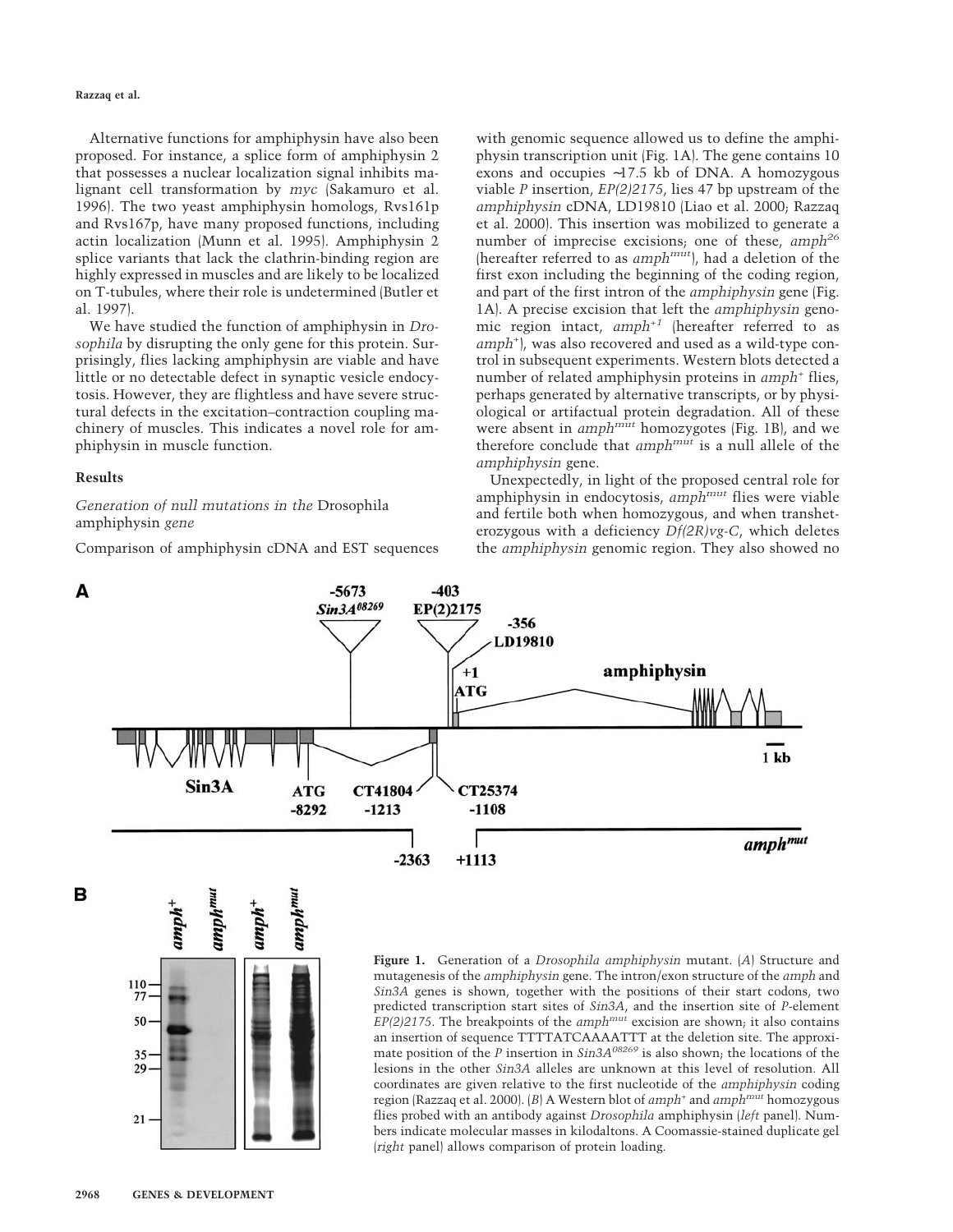obvious external defects in eye, bristle, or wing pattern that might result from the interference with endocytic mechanisms involved in *wingless*, EGF receptor, TGF- /*decapentaplegic*, or *Notch* signaling (Vieira et al. 1996; Seugnet et al. 1997; Entchev et al. 2000; Dubois et al. 2001). Adult mutants were, however, flightless and generally sluggish when homozygous, or when transheterozygous with *Df(2R)vg-C*. *EP(2)2175* homozygotes, *amph*<sup>+</sup> homozygotes, and *amph*<sup>+</sup> /*Df(2R)vg-C* heterozygotes all showed no mutant phenotype.

In addition to a deletion of the 5' end of the *amph* gene, *amphmut* also had a deletion of part of the first exon of the adjacent gene *Sin3A*, but left its coding region intact (Fig. 1A). We could detect no impaired function of Sin3A by *amphmut*. First, loss of Sin3A is homozygous lethal (Pennetta and Pauli 1998), whereas *amphmut* is homozygous viable. Second, crosses between *amphmut* and four different *Sin3A* mutant alleles showed complementation for the flightless and sluggish phenotypes.

## *The distribution of amphiphysin protein is not consistent with a role in synaptic vesicle endocytosis*

Vertebrate amphiphysins 1 and 2 are soluble proteins that are associated in vivo with synaptic vesicles (Lichte et al. 1992; Wigge et al. 1997a). Double staining for amphiphysin and either a synaptic vesicle marker (cysteine string protein, CSP; see Mastrogiacomo et al. 1994; Estes et al. 1996) or a marker that is essentially postsynaptic using optical microscopy (Discs-large, DLG; Lahey et al. 1994) showed that amphiphysin was detectable only postsynaptically at the larval neuromuscular junction (NMJ; Fig. 2A–D). Amphiphysin was found only around type I boutons, where its distribution overlapped with that of DLG, a membrane-associated guanylate kinase (MAGUK) that is responsible for clustering ion channels and cell adhesion molecules (Dimitratos et al. 1999). No amphiphysin was detected around type II boutons (Fig. 2A), which lack DLG protein postsynaptically (Lahey et al. 1994; Woods et al. 1997). Although we cannot rule out low levels of presynaptic amphiphysin, or its presence on the presynaptic plasma membrane of type I boutons (indistinguishable from the postsynaptic compartment by optical microscopy), its absence from type II boutons and from the vesicle-containing cytosolic region of type I boutons suggests that it is unlikely to be required for synaptic vesicle recycling. No amphiphysin staining was found postsynaptically at *amphmut* larval NMJs (Fig. 2E). However, postsynaptic structure, visualized by DLG staining, was intact in *amphmut* larvae, showing that amphiphysin was not required for the gross structural organization of the postsynaptic NMJ.

## Amphiphysin *mutants have no major defects in synaptic transmission at the NMJ*

Mutations affecting endocytic proteins have pronounced effects on synaptic transmission in flies. For example, mutations in both *lap* (AP180) and *stoned* show reduced

excitatory junction potential (EJP) amplitudes, increased variance in EJP size, and increased numbers of failures (Stimson et al. 1998; Zhang et al. 1998; Fergestad et al. 1999). In contrast, EJP amplitude was unaffected in *amphmut* larvae (Fig. 2F,G), and failures in synaptic transmission were never observed. High frequency stimulation results in a progressive rundown in EJPs in *stoned* and *shibire* mutants, owing to failure to replenish the vesicle pool by endocytosis (Fergestad et al. 1999; Li and Schwarz 1999; Delgado et al. 2000; also see Fig. 2H). In all lines tested, there is an apparent initial rapid decrease in the EJP amplitude during high frequency stimulation, caused by a depletion of the synaptic vesicle pool during the first few stimulations (Delgado et al. 2000), and by a failure of the muscle to return to its resting membrane potential during the interpulse period of 50 msec. However, *shibire<sup>ts1</sup>* (at the permissive temperature), amph<sup>+</sup>, and amph<sup>mut</sup> larvae showed only a continuing slow decrease in EJP amplitude, in contrast to the much faster and more pronounced decrease observed in *shibire<sup>ts</sup>* mutants at their restrictive temperature (Fig. 2H). Compared with *amph*<sup>+</sup> and *shibire<sup>ts</sup>* (at the permissive temperature), *amphmut* larvae had a larger initial drop in EJP amplitude, but the continued decline phase appeared similar in all these genotypes. Although we cannot rule out a mild defect in vesicle recycling, the subtle electrophysiological changes seen in *amphmut* larvae could also be explained by small changes in postsynaptic excitability (e.g., receptor or channel numbers or differences in desensitization). Nevertheless, because *amphmut* larvae clearly show a much milder phenotype than that of *shibire<sup>ts</sup>* larvae at their restrictive temperature, amphiphysin cannot be an absolute requirement for synaptic vesicle recycling at the NMJ.

The *amph* mutants also showed a small increase in amplitude of miniature excitatory junction potentials (mEJPs; Fig. 2I,J), but no significant effect on mEJP frequency (Fig. 2K). Given the localization of amphiphysin at the postsynaptic NMJ of wild-type larvae, the increased mEJP amplitude in the mutant may reflect subtle changes in the postsynaptic physiology of the NMJ.

## *Protein interactions of* Drosophila *amphiphysin and vertebrate amphiphysin 2*

In *Drosophila*, amphiphysin exhibits strong postsynaptic expression, whereas in mammalian tissue, it is highly enriched in the brain (Fig. 3A) and found presynaptically (Lichte et al. 1992; Wigge et al. 1997a). However, one or more splice forms of mammalian amphiphysin 2 that lack a consensus clathrin-binding motif are also highly expressed in skeletal muscle (Fig. 3A; Butler et al. 1997; Wechsler-Reya et al. 1997; see Materials and Methods) and are similar to the amphiphysin splice form (Amph 2-6) cloned from kidney (Wigge et al. 1997a).

Using pull-down assays, we tested the binding of glutathione-S-transferase (GST) fusions of the N- and C-terminal domains of *Drosophila* amphiphysin and rat amphiphysin 2-1 (Amph 2-1), as well as that of whole rat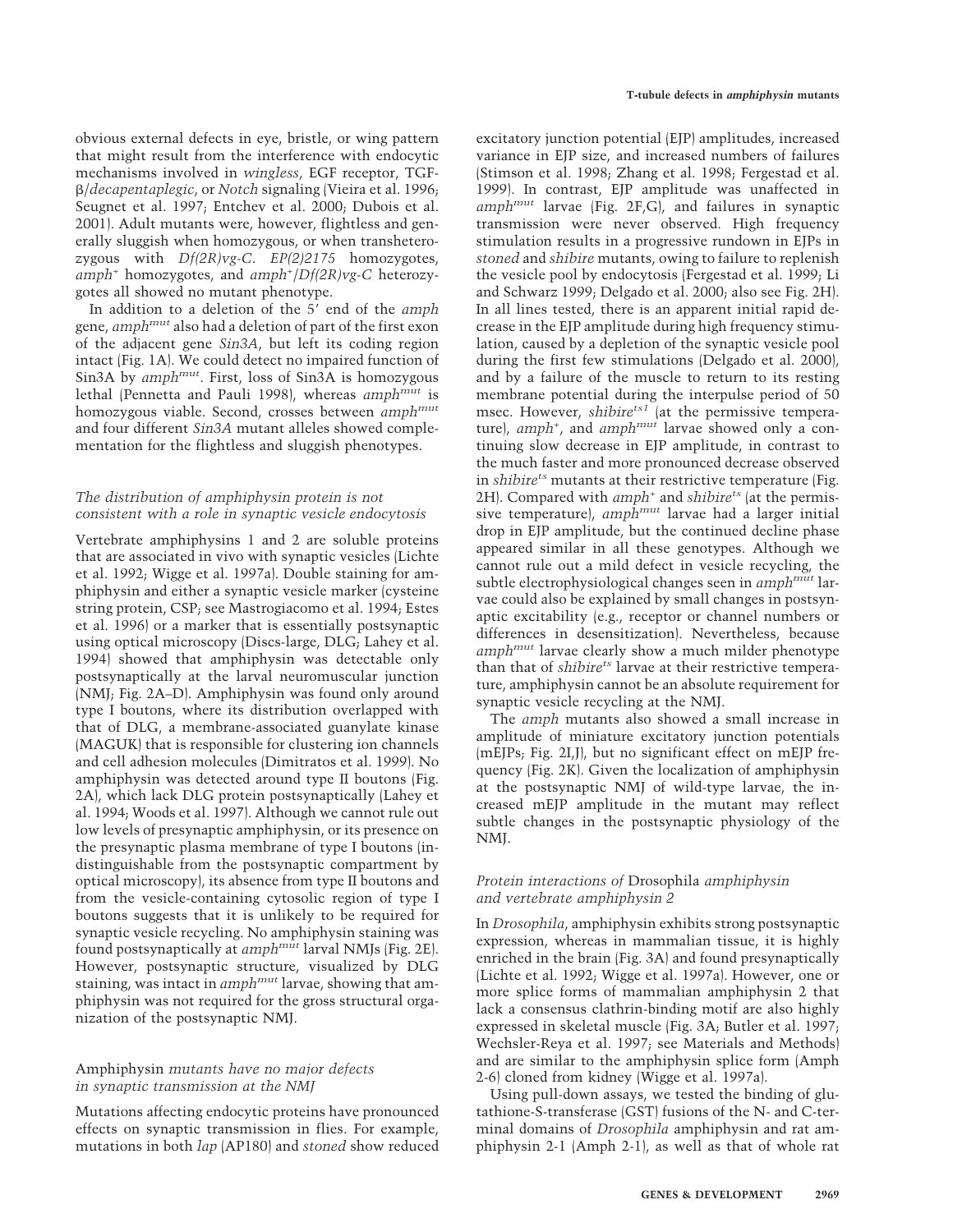

**Figure 2.** Amphiphysin is localized postsynaptically at the *Drosophila* larval NMJ and is not necessary for synaptic vesicle recycling. (*A*) Double labeling of a homozygous *amph*<sup>+</sup> NMJ on larval body wall muscle 12 for cysteine string protein (CSP, presynaptic, red) and amphiphysin (Amph, green). Only the postsynaptic compartments of the larger type I boutons (I) have detectable amphiphysin staining; the smaller type II boutons (II) do not. Labeling of homozygous *amph*<sup>+</sup> type I boutons on larval body wall muscle 7 for amphiphysin (*B*), the mainly postsynaptic marker DLG (*C*), and both proteins (*D*). (*E*) Double labeling of homozygous *amphmut* type I boutons on larval body wall muscle 7 for DLG (red) and amphiphysin (green). Bars, *A* and *B–E*, 5 µm. (*F*) Five representative traces showing excitatory junction potentials (EJPs) evoked by 1 Hz stimulation, recorded from muscle 6 in third instar larvae from wild-type (*amph*+*<sup>1</sup> /Df(2R)vg-C*; labeled *amph*<sup>+</sup> ) and mutant (*amph26/Df(2R)vg-C*; labeled *amphmut*) lines. Loss of amphiphysin has no effect on either the time course (*F*) or the amplitude (*G*) of the responses observed. (*H*) High frequency stimulation (20 Hz) of the motoneurone led only to a slow rate of rundown in the evoked response recorded from *amphmut* homozygotes and *amph*<sup>+</sup> homozygotes at 32°C,and from *shibirets1* larvae at the permissive temperature (19°C). In contrast, there was a very rapid and extensive rundown in the EJP amplitude recorded from *shibirets1* larvae at the restrictive temperature (32°C). (*I*) Four representative traces of recordings of spontaneous neurotransmitter release (mEJPs) are shown from wild-type and mutant animals. There was a small (but significant; *P* = 0.03) increase in amplitude of the mEJPs recorded from mutant muscles (*J*), but the frequency of these events was not altered (*K*).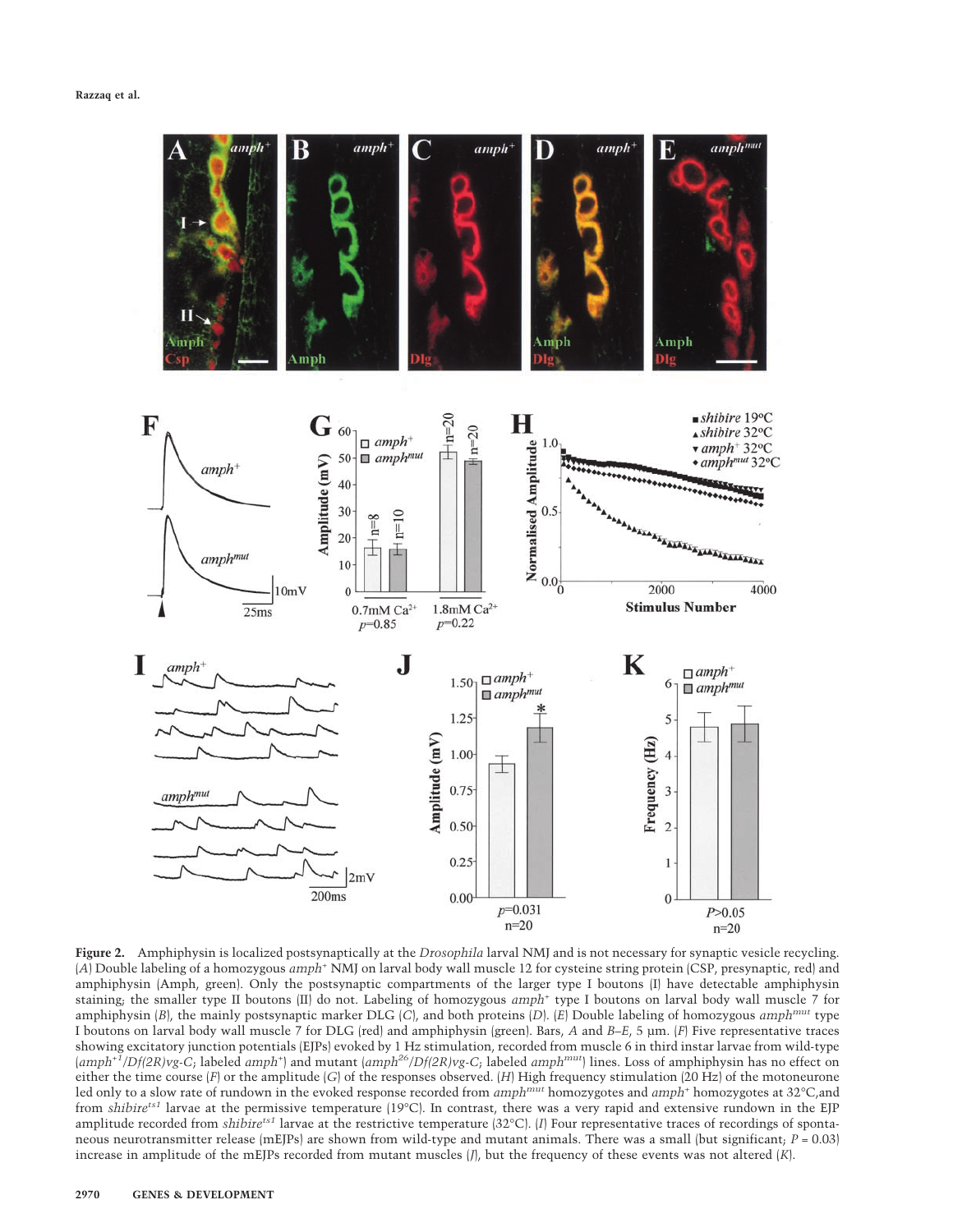

**Figure 3.** Rat tissue distribution and protein-binding partners for amphiphysin. (*A*) Western blots showing protein distribution of clathrin, dynamin, and amphiphysins 1 and 2 in brain, heart, and skeletal muscle tissue from rat. Splice forms of amphiphysin are indicated on the *left.* Amphiphysins 1 and 2 were highly enriched in brain, although amphiphysin 2 was also detected in other tissues, with one or more lower molecular weight species enriched in muscle. Antibodies used were Clathrin (Sigma monoclonal), Dynamin I/II (Transduction monoclonal), Amphiphysin 1 (Transduction monoclonal), and Amphiphysin 2 (Ra 1.2 polyclonal). (*B*) Clathrin binding to amphiphysin. GST constructs of amphiphysin were used in pull-down experiments from rat brain and

muscle extracts, and from whole *Drosophila* extract. The N terminus of rat amphiphysin 2 (GST r-Amph 2-1 N) interacts with clathrin in rat brain, rat skeletal muscle, and *Drosophila* extracts. Rat amphiphysin 2-6 (GST r-Amph 2-6) and the N terminus of *Drosophila* amphiphysin (GST d-Amph N), both of which lack consensus sequences for clathrin binding, were also probed. The residual band detected in rat brain and muscle tissues is nonspecific as it is also seen with the *Drosophila* amphiphysin SH3 domain (GST d-Amph SH3; negative control). Blots (*top* three panels) were probed with the X22 monoclonal antibody, which detects both the muscle and brain forms of clathrin (Liu et al. 2001). A Coomassie-stained duplicate gel (*bottom* panel) shows each GST fusion protein after binding to whole fly extract; identical aliquots of fusion proteins were used for binding to rat extracts. The major band in each lane is the GST fusion protein, and the other bands are a mixture of its degradation products and of its binding partners. Numbers indicate molecular masses in kilodaltons. (*C*) Dynamin binding to SH3 domains of amphiphysins. Rat brain dynamin (detected with a dynamin I monoclonal antibody, *top left* panel) bound to the SH3 domains from both rat amphiphysin 2 (GST r-Amph2) and *Drosophila* amphiphysin (GST d-Amph SH3). GST d-Amph N was used as a negative control for binding. In *Drosophila* extract, the interaction of the SH3 domains with dynamin (detected with an antibody against *Drosophila* dynamin, *top right* panel) was barely visible in comparison with the DAP160 SH3a,b,c,d domain (GST d-DAP160 SH3, positive control) which has previously been shown to interact strongly with *Drosophila* dynamin (Roos and Kelly 1998). Upon higher exposures, weak dynamin binding to both GST d-Amph and GST r-Amph 2 SH3 domains was detectable. Coomassie-stained duplicate gels (*bottom* panels) show each GST fusion protein after binding to extracts. The major band in each lane is the GST fusion protein, and the other bands are a mixture of its degradation products and of its binding partners. Numbers indicate molecular masses in kilodaltons.

Amph 2-6, to rat brain, rat muscle, and whole *Drosophila* protein extracts (Fig. 3B,C). The N terminus of the brain-enriched form, Amph 2-1, has a clathrin-binding consensus sequence and binds clathrin (Fig. 3B). Amph 2-6 and *Drosophila* amphiphysin lack this sequence, failed to bind clathrin (Fig. 3B), and are therefore unlikely to participate in clathrin-mediated endocytosis. The SH3 domains of rat amphiphysin 2 and *Drosophila* amphiphysin bound to rat brain dynamin, but not to *Drosophila* dynamin (Fig. 3C). The latter is probably a consequence of the lack of conservation of the consensus amphiphysin SH3-binding motif (PxRPxR; see Owen et al. 1998) in *Drosophila* dynamin. In contrast, the SH3 domains of DAP160 (Roos and Kelly 1998), the *Drosophila* intersectin homolog, bound strongly to *Drosophila* dynamin (Fig. 3C). The failure of *Drosophila* amphiphysin to interact significantly with *Drosophila* dynamin also argues against an endocytic role in *Drosophila*.

## *Amphiphysin is localized on muscle T-tubules*

Amphiphysin expression was not limited to the neuromuscular junction and was also found throughout larval body wall and adult thoracic muscles, localized on a reticular network (Fig. 4A,C). A similar network in larval body wall muscles has previously been shown using antibodies against DLG (Thomas et al. 2000).

Amphiphysin distribution was analyzed in most detail in indirect flight muscles (IFMs; Fig. 4C), highly specialized muscles that can contract at up to 300 Hz (Crossley 1978). In IFMs, amphiphysin is found on an extensive network of transverse and longitudinal projections that ramify around and between myofibrils. These transverse projections overlie sarcomeres periodically at positions midway between the M and Z lines (see Fig. 4D for positions of the latter), at which myosin and actin filaments, respectively, are anchored. The positions of transverse projections coincide with the locations of junctions formed by close apposition of the T-system to the junctional sarcoplasmic reticulum (jSR). These T–jSR junctions play a vital role in excitation–contraction coupling, in which depolarization of the sarcolemma activates a voltage sensor between the T-tubule and the underlying ryanodine receptors (RyRs) on the jSR surface, thus leading to calcium release from the jSR and to muscle contraction.

Ultrastructural studies of IFMs of the Dipteran *Phormia regina* have established that they possess mainly dyadic T–jSR junctions (Smith 1961). Consistent with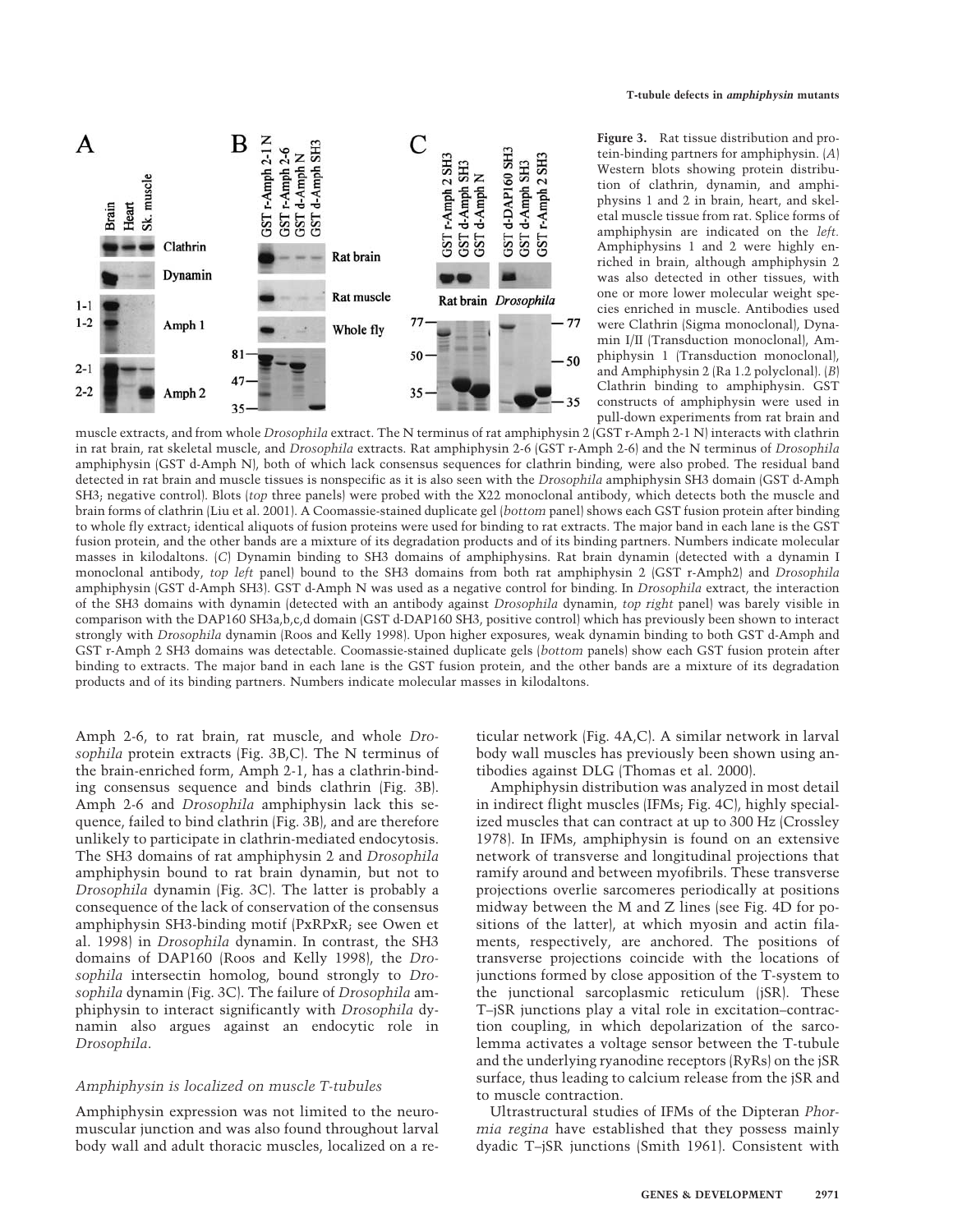

from  $amph$ <sup>+</sup>  $(A, C)$  and  $amph<sup>mut</sup>$   $(B, D)$  homozygotes. In panel *D*, the locations of the M and Z lines are indicated. (*E*,*G*–*K*) Electron micrographs of *amph*<sup>+</sup> IFM longitudinal sections. (*E*) Longitudinal section through the center of a myofibril with dyads (asterisks) associated along each side of the myofibril at a region midway between the M and Z lines. (*F*) Amphiphysin (green) and actin (red) double labeling of a sarcomere similar to that of panel *E*. (*G*) Higher magnification of a dyad from panel *E* showing the electron-lucent T-tubule and electron-dense jSR compartments, and

the RyR-containing density on the face of the jSR cisterna. Longitudinal sections through the peripheral surface of a myofibril showing the T-tubular compartments of dyads extending as tranverse (*H*) or longitudinal (*I*) projections away from the adjoining jSR. (*J*) Longitudinal section grazing along the peripheral surface of a myofibril showing both transverse and longitudinal T-tubular projections extending from a dyad (asterisk) and a triad (broad arrow). (*K*) Higher magnification of the triad in panel *G* showing the translucent T-tubule compartment flanked on either side by two jSR compartments. (*L*) Amphiphysin (green) and actin (red) double labeling of a section along the top of a sarcomere, similar to that of panel *J*. Bar in *D* (for panels *A*–*D*), 5 µm; bar in *G* (for panels *G* and *K*), 250 nm; bar in *J* (for panels *E*, *H*–*J*), 500 nm. All IFMs shown are dorsolongitudinal IFMs.

the observations of Shafiq (1964), we found that *Drosophila* IFMs also have dyadic junctions; these were generally localized alongside the sarcomere, midway between the M and Z lines (Fig. 4E). As in *Phormia*, the jSR component of the dyad is electron-dense, and the T-tubule electron-lucent (Fig. 4G; Block et al. 1988). In longitudinal sections along the peripheral surface of a myofibril, the lumina of the T-system were frequently seen to extend from dyads as transverse and longitudinal tubular processes that coursed between individual myofibrils and mitochondria (Fig. 4H,I). Classic triadic T–SR junctions consisting of two jSR cisternae flanking a single T-tubule were also seen occasionally (Fig. 4J,K). Again in agreement with previous ultrastructural observations in *Phormia* (Smith 1961; Smith and Sacktor 1970), the only compartments seen to extend into longitudinal and transverse projections belonged to the T-system (Fig. 4J). In contrast, sarcoplasmic reticulum (SR) was only found as jSR at dyadic junctions. A network of free SR, which should be visible as an extensive, fenestrated tubular network extending longitudinally along myofibrils, was either very sparse or absent from these muscles, a finding again consistent with previous observations (Smith 1961; Shafiq 1964; Smith and Sacktor 1970; Crossley 1978). We therefore conclude that the reticular amphiphysin staining in IFMs seen using immunofluoresence is the extensive T-system observed at the ultrastructural level. This localization is consistent with the reported presence of vertebrate amphiphysin 2 on the surface of skeletal muscle T-tubules (Butler et al. 1997).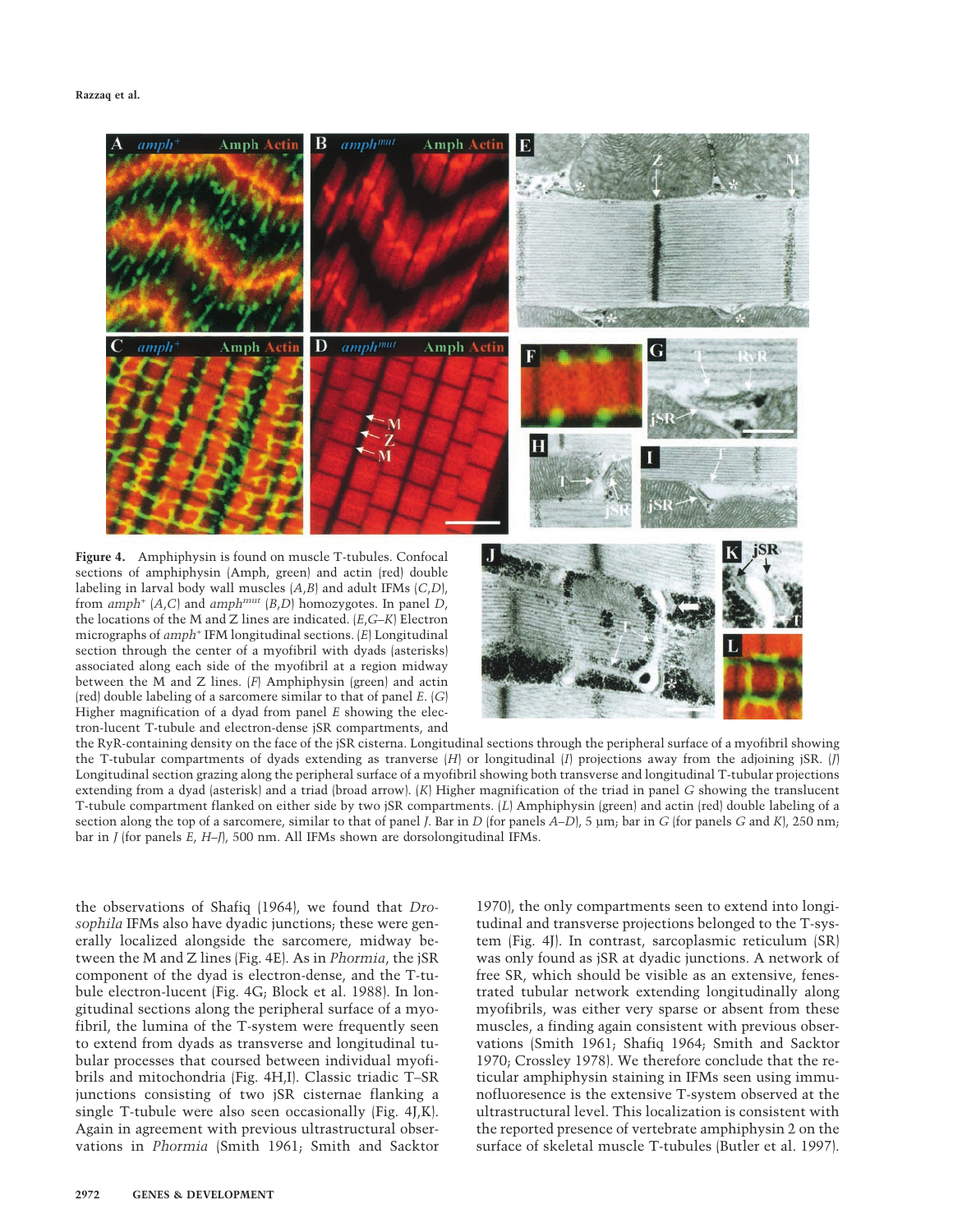## *Excitation–contraction coupling machinery of* amph *mutants is severely disorganized*

The flightless phenotype of *amph* mutants, and localization of amphiphysin at T-tubules, suggested a defect in muscle structure or function. Muscles of *amphmut* homozygotes had no detectable amphiphysin (Fig. 4B,D). Despite this, mutant IFM structure was similar to that of wild type, although larval body wall muscles did display slightly looser packing of myofibrils.

In light of the similarity of the DLG staining of larval body wall muscles (Thomas et al. 2000) to that of amphiphysin (Fig. 4A), we compared the localization of both proteins in these muscles and in IFMs. There was substantial, but incomplete, overlap of the two proteins within the T-system (Fig. 5A–C,E–G), suggesting that DLG is also localized on T-tubules. Double labeling with antibodies to RyR and DLG (Fig. 5K) showed that the DLG-containing T-tubular network ran between, but did not colocalize with, RyR-containing jSR compartments that appeared as regular puncta alongside myofibrils, approximately midway between the M and Z lines (Fig. 5I,K).

In *amphmut* muscles, DLG staining showed that loss of amphiphysin resulted in severe disorganization and reduction of the T-system (Fig. 5D,H,L). In *amphmut* IFMs, many transverse elements of the T-system were lost, and the remainder were predominantly longitudinal, and sometimes broader (Fig. 5H). Dyad junctions (visualized with antibody against RyR) were still apparent, but distributed irregularly, and occupied only 42% of the cell volume fraction they occupied in wild-type IFMs. They were often larger than in wild type, sometimes extending over half the length of a sarcomere (Fig. 5J,L). Only a sparse T-system was seen between expanded and mislocalized jSR compartments (Fig. 5L).

Electron microscopy of *amphmut* IFMs broadly supported the conclusions drawn from confocal analysis. Thin sections of IFMs confirmed that the gross structure of mutant muscles was equivalent to wild type. Although dyads were still observed, they were no longer regularly distributed along the length of the sarcomere (Fig. 5M). The increased size of dyads seen using RyR staining (Fig. 5J,L) was corroborated by the elongated T–jSR dyads often seen in thin sections (Fig. 5N). In agreement with the confocal observations, mutant T-tubules often had larger diameters (cf. Fig. 4H,I,J with Fig. 5O,P). The reduction and mislocalization of the T/SR components suggests that *amphmut* flightlessness may be a consequence of a defect in excitation–contraction coupling.

Several lines of evidence indicate that the T-tubule defect is caused by loss of amphiphysin. First, the phenotype of transheterozygotes of *amphmut* over the deficiency *Df(2R)vg-C*, assessed by actin and RyR staining of IFMs, was identical to that of *amphmut* homozygotes (data not shown). Second, RyR distribution in *amphmut/ Sin3A*<sup>−</sup> IFMs was indistinguishable from wild type for all four *Sin3A* alleles tested (data not shown), showing that the phenotypes observed in muscles were not caused by

impairment of Sin3A function. Third, we achieved substantial rescue of the *amphmut* T-tubule phenotype by driving expression of the *amphiphysin* cDNA, LD19810, under control of a heat-shock-inducible *GAL4* gene. Here we refer to *amph<sup>mut</sup>* individuals that can express this cDNA as *amphrescue* individuals (for details of genotypes and heat shock induction, see Materials and Methods). In contrast to *amphmut* flies, which were flightless and possessed a disrupted T–SR system (Fig. 6D,F), almost all *amphrescue* individuals could fly, and they exhibited varying degrees of recovery of the T-system (Fig. 6A–C,E). All showed amphiphysin staining in a reticular pattern around individual myofibrils, which colocalized mostly with that of DLG. Although some flies had almost complete rescue of the T–SR defects (Fig. 6), many individuals had only partial rescue, in which the degree of amphiphysin branching and its ordered spacing midway between the M and Z lines was highly variable (data not shown). Interestingly, even when rescue of T-system morphology was only partial, most individuals could still fly, suggesting that the precisely ordered spacing of the T-system is not absolutely essential for flight.

## *Tubulation abilities of* Drosophila *amphiphysin and rat amphiphysin 2*

As the N terminus of rat amphiphysin 1 has the ability to tubulate lipids in vitro (Takei et al. 1999), we tested whether rat Amph 2-6 and *Drosophila* amphiphysin also had this ability. Both full-length Amph 2-6 and the *Drosophila* amphiphysin N-terminal domain readily promoted the formation of tubular projections from the surface of liposomes within the time necessary for their preparation for electron microscopy (Fig. 7). The amphiphysin protein forms the scaffold for these lipid projections. The diameters of the T-tubules in IFM electron micrographs (Fig. 4H–J) are, on average, wider than the projections generated in vitro from Folch lipids (Fig. 7B,C). This difference may be a consequence of the diameter in vivo being governed by different lipid contents, as well as by additional proteins present in T-tubule projections, such as DLG. In conclusion, both rat Amph 2-6 and *Drosophila* amphiphysin have the potential to initiate tubule extensions of lipid membranes similar to those seen within the reticular T-tubule network of muscles.

## **Discussion**

## Drosophila *amphiphysin has no essential role in synaptic vesicle endocytosis*

Taken together, our results suggest that amphiphysin has no essential role in clathrin-mediated endocytosis in *Drosophila*. First, *Drosophila* amphiphysin lacks motifs for binding to clathrin, fails to bind either vertebrate or *Drosophila* clathrin, and does not interact strongly with *Drosophila* dynamin. Second, at the larval NMJ, the protein is not detected on or around synaptic vesicles, and *amph* mutants have little if any discernible defect in synaptic transmission even during prolonged stimula-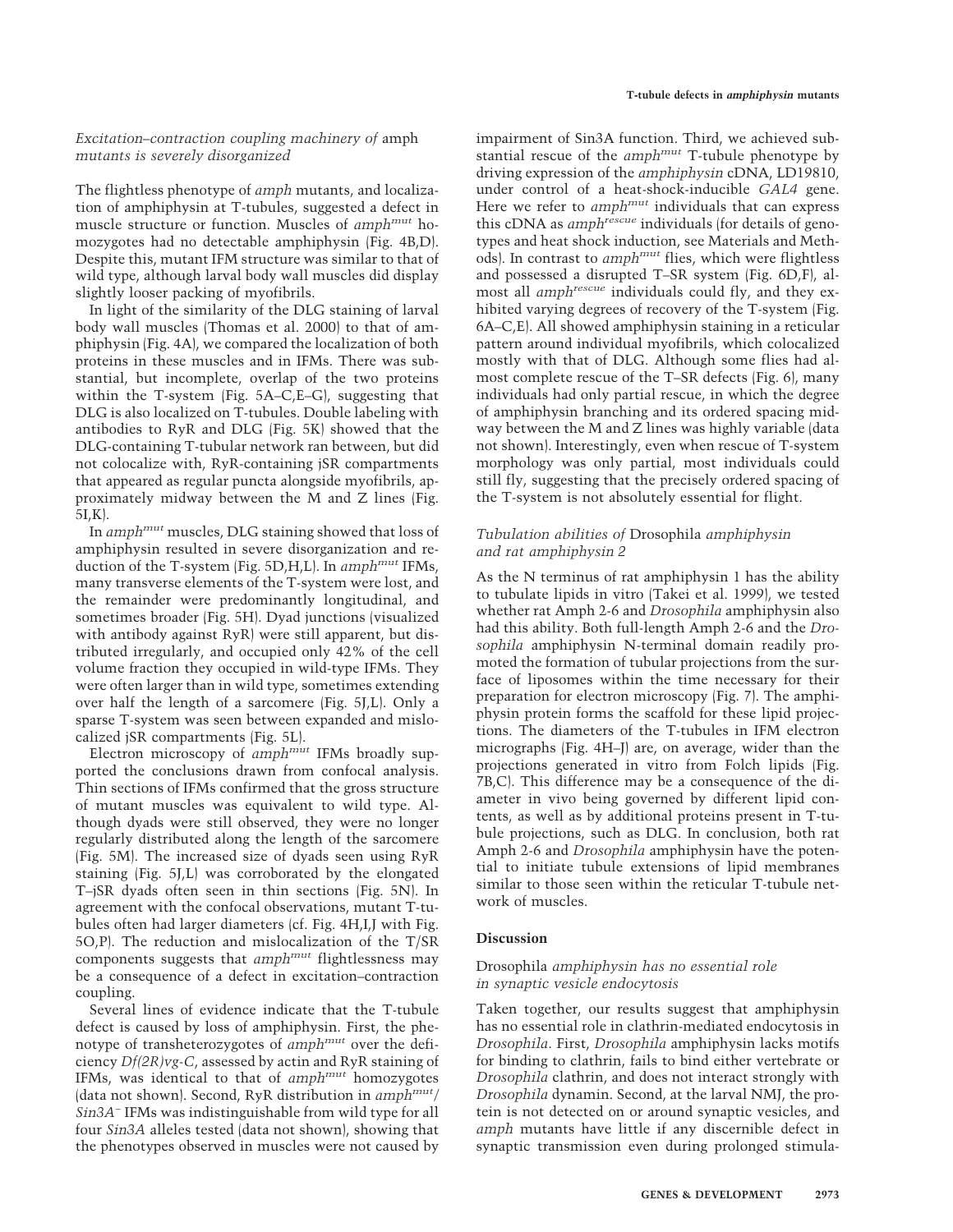

**Figure 5.** Organization of the excitation–contraction coupling machinery of muscles is disrupted in amphiphysin mutants. Confocal sections showing amphiphysin (Amph, green) and Discs-large (DLG, red) labeling in larval body wall muscles (*A*–*D*) and adult IFMs  $(E-H)$  from *amph<sup>+</sup>*  $(A-C,E-C)$  and *amph<sup>mut</sup>* (*D,H*) homozygotes. Arrow in panel *H* indicates a longitudinal mutant T-tubule with increased diameter. Double staining of homozygous *amph*<sup>+</sup> (*I*) and *amphmut* (*J*) IFMs for Ryanodine receptor (RyR, green) and actin (red). Here, closed arrowheads indicate dyads located in longitudinal sections through the center of a myofibril, and open arrowheads indicate dyads situated in longitudinal sections through the peripheral surface of myofibrils. Double staining of homozygous *amph<sup>+</sup>* (*K*) and *amphmut* (*L*) IFMs for RyR (green) and DLG (red). Bar in *L* (panels *A*–*L*), 5 µm. Insets in panels *A*, *E*, and *K* are magnified further by a factor of 1.8. (*M*–*P*) Electron micrographs of longitudinal sections through homozygous *amphmut* IFMs. Longitudinal sections through the center of a myofibril showing (*M*) a dyad mislocalized to the Z band, and (*N*) an elongated dyad extending half the length of the sarcomere, identified by the RyR-containing density on the surface of the jSR. Longitudinal sections through the peripheral surface of a myofibril showing elongated dyads extending into (*O*) a transverse or (*P*) transverse and longitudinal T-tubule projections that have greater than normal diameters. The myofibril (myo) is highlighted in panel *P*. Bar in *O* (for panels *M*–*P*), 500 nm. All IFMs shown are dorsolongitudinal IFMs.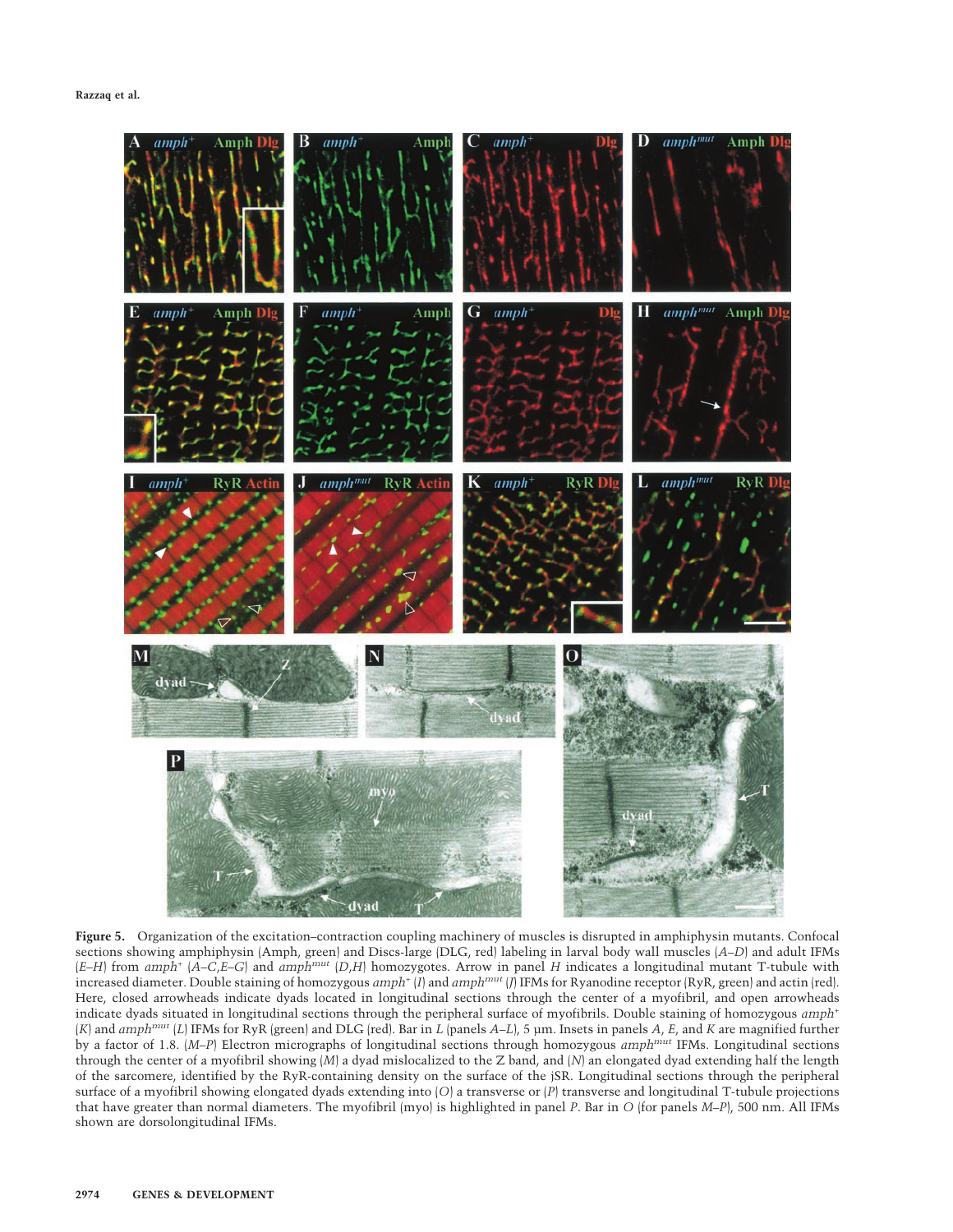

**Figure 6.** Expression of an *amphiphysin* cDNA rescues disruption of the T–SR system in amphiphysin mutants. Confocal sections of amphiphysin (Amph, green) and Discs-large (DLG, red) double-labeling (*A*–*D*), and of Ryanodine-receptor (RyR, green) and Discs-large (DLG, red) doublelabeling (*E*,*F*), in IFMs of *amphmut* flies that express cDNA LD19810 under control of an hs-GAL4 construct (*amphrescue*,  $A - C$ *,E*) and *amph<sup>mut</sup>* control flies  $(D, F)$ that do not express this cDNA (for details of genotypes, see Materials and Methods). Bar, 5 µm. All individuals were raised at 25°C and subjected to a daily heat shock of 37°C for 30 min throughout development.

tion, suggesting that synaptic vesicle recycling is largely if not entirely intact. Third, *amph* mutants were viable and fertile, suggesting no gross impairment of endocytosis in nonneuronal cells. The lack of endocytic mutant phenotypes is unlikely to be owing to gene redundancy as only one *amphiphysin* gene is known in the *Drosophila* genome.

In contrast to *Drosophila*, vertebrate amphiphysin is localized on or around synaptic vesicles and binds to multiple endocytic proteins, and dominant-negative forms produce severe endocytic phenotypes. These results provide evidence that vertebrate amphiphysin plays an important role in endocytosis, cooperating with dynamin in the vesicle scission step. Our results do not contradict an endocytic function for vertebrate amphiphysin, but rather suggest that this function is less highly conserved than that of dynamin. In *Drosophila* nerve terminals, alternative proteins like Dap160, which binds *Drosophila* dynamin and other endocytic proteins, could fulfill functions such as dynamin recruitment that are proposed to be mediated by amphiphysin in vertebrates.

Mutations affecting the yeast amphiphysin homologs Rvs161p and Rvs167p cause defects in both endocytosis and the actin cytoskeleton (Munn et al. 1995). However, interpretation of the role of these gene products in endocytosis is complicated first by their effects on the actin cytoskeleton, as actin mutations also have endocytic defects (Munn et al. 1995), and second by the fact that clathrin and dynamin have not been reported as binding partners of Rvs161p or Rvs167p (Bon et al. 2000). Alternatively, lipid tubulation properties of the N-terminal domain of amphiphysin might represent a more ancient function of amphiphysin than its interactions with clathrin and dynamin, as this domain is conserved in yeast, *Caenorhabditis*, *Drosophila*, and mammalian amphiphysins. This function may have been adapted to both endocytic and nonendocytic roles. Indeed, amphiphysin may also have nonendocytic roles in vertebrates; the properties of *Drosophila* amphiphysin are similar to those of a muscle-specific splice variant of vertebrate amphiphysin 2, which also lacks a clathrin-binding site and is probably localized on T-tubules (Butler et al. 1997).



**Figure 7.** Tubulation of liposomes by rat-Amph 2-6 and a *Drosophila* amphiphysin N-terminal domain. Folch liposomes show tubule protrusions in the presence of amphiphysin proteins. Undecorated Folch liposomes (*A*) were partially tubulated by addition of either (*B*) full-length vertebrate Amph 2-6 or (*C*) an N-terminal *Drosophila* amphiphysin domain (d-Amph N). Tubule protrusions formed by full-length vertebrate Amph 2-6 had wider apparent diameters than those of d-Amph N owing to the use of full-length Amph 2-6 protein, in contrast to just the N-terminal domain of *Drosophila* amphiphysin. Bar, 100 nm.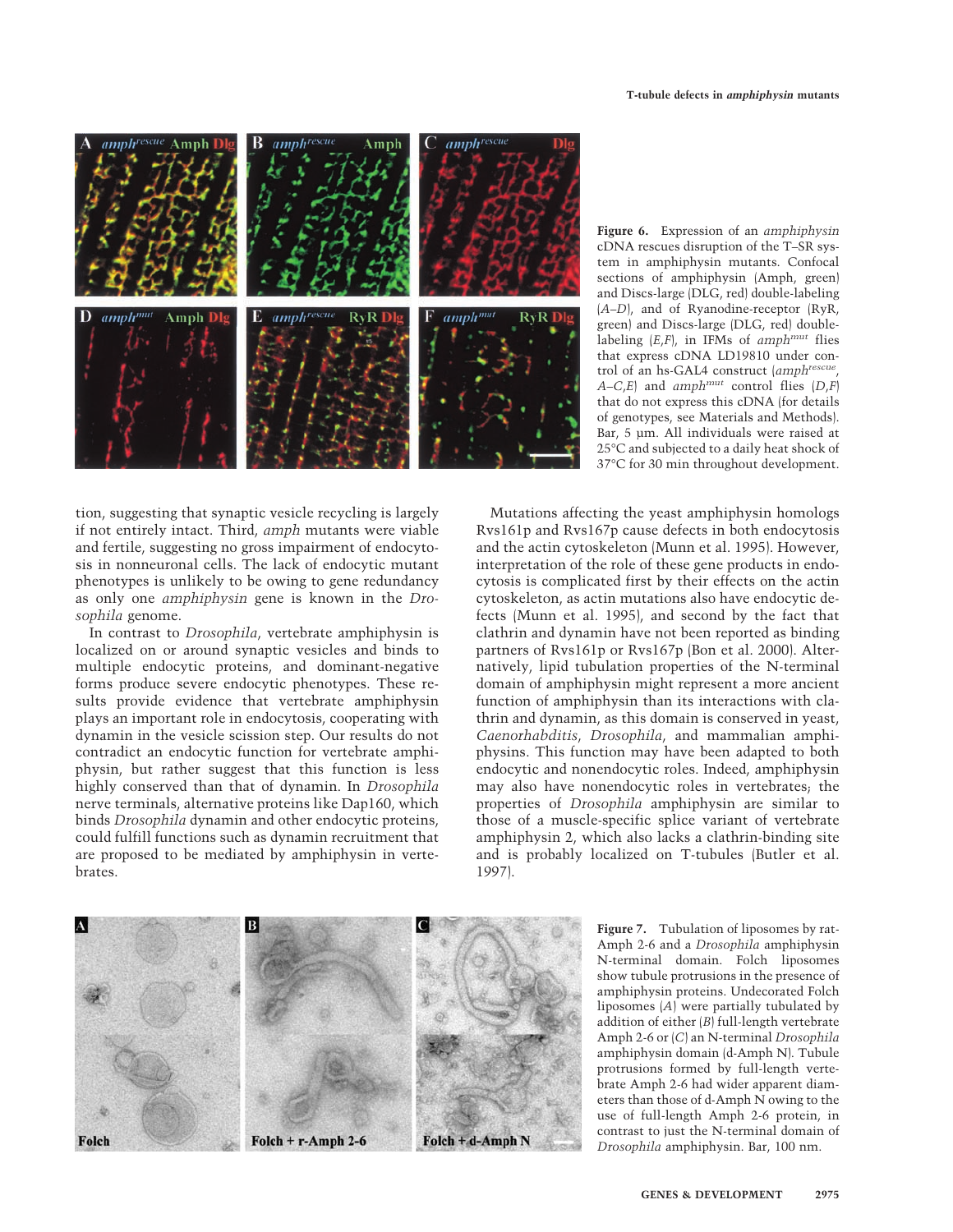### *Role of amphiphysin in T-tubule organization*

Comparison of the reticular localization of amphiphysin seen using confocal microscopy, with electron microscopy of the T–SR system, suggests that *Drosophila* amphiphysin is localized on muscle T-tubules. As vertebrate amphiphysin 2 is also found on muscle T-tubules, this suggests a conserved function for amphiphysin on these invaginations of the plasma membrane. Indeed, in flies that lack amphiphysin, T–SR junctions and T-tubule projections were greatly reduced in number and generally mislocalized, and remaining T–SR junctions were often larger than normal. Therefore, amphiphysin is essential for organization and normal morphology of the T-system.

We can envisage a number of ways in which amphiphysin might achieve this. First, the N-terminal portion of amphiphysin can tubulate lipids, and such an activity might contribute to T-tubule formation or stabilization. Although some T-tubules can still form even in the absence of amphiphysin, the reduction in transverse elements of the T-system means that amphiphysin might play a role in tubule branching, either alone or in cooperation with other proteins. Second, amphiphysin might have a cytoskeletal role in anchoring transverse T-tubules close to the myofibril, approximately midway between the Z-line and the M-line. The yeast amphiphysin homologs interact with a number of components of the actin cytoskeleton (Bon et al. 2000), and similar interactions of amphiphysin could account for both the regular positioning of the transverse elements of the T-system in wild-type flies and the slightly looser arrangement of myofibrils in larval body wall muscles in the mutant. Third, the altered organization of T-tubules and T–SR junctions suggests that amphiphysin plays a role in organizing the protein components of T-tubules. Vertebrate T-tubules contain several cell adhesion and associated cytoskeletal proteins (Tuvia et al. 1999) and have subdomains that are defined by the presence of different membrane proteins (Scriven et al. 2000). Surprisingly, we also detected DLG protein on T-tubules (Fig. 5) in domains that partially overlap with those of amphiphysin expression. DLG and its vertebrate homologs, such as PSD-95, play an important role in localizing channels and cell adhesion proteins at synapses (Dimitratos et al. 1999), and it could play an analogous role in T-tubules. These models of amphiphysin function are not mutually exclusive. Testing them will involve addressing questions such as the interactions that localize T-tubules to the middle of the M–Z interval, the binding partners of the SH3 domain of *Drosophila* amphiphysin if they do not include dynamin, and the contribution of other proteins to morphology of the T-system. One protein of potential relevance might have been caveolin, as the initial stages of vertebrate T-tubule formation may be analogous to caveola formation, and caveolin 3 is found on vertebrate T-tubules (Carozzi et al. 2000). However, we can detect no caveolin homolog in the *Drosophila* genome.

## *Implications for muscle function and pathology*

A predicted consequence of disrupted T-system would be

altered spatial and temporal dynamics of calcium flux in the cytoplasm. Elevations in calcium concentration following muscle depolarization are first seen at discrete regions before the calcium gradients dissipate (Monck et al. 1994), and alterations in calcium dynamics might reduce the extent, speed, and synchronization of muscle contraction. Although this would not entirely block muscle contraction, it would probably interfere with the rapid coordinated cycles of contraction and relaxation of IFMs.

Given the localization of vertebrate amphiphysin 2 on T-tubules (Butler et al. 1997), mutations in human amphiphysin 2 might be implicated in myopathies that are associated with defects in excitation–contraction coupling. Experimentally induced congestive heart failure can lead to a disorganization and reduction in number of T-tubules in cardiac myocytes (He et al. 2001). Furthermore, the human conditions of malignant hyperthermia and central core disease have been linked to mutations affecting other components of excitation–contraction coupling, RyR or the L-type calcium channel (MacLennan 2000). It is possible that myopathies that map to other loci might involve amphiphysin. The phenotypes of mice deficient in amphiphysin 2 should help clarify this question.

In conclusion, our results shed new light on the role of amphiphysin within a broader physiological and phylogenetic context. The use of *Drosophila* as a model organism offers not only the advantage of powerful genetics and functional analysis, but allows novel nonendocytic roles of amphiphysin to be studied in a situation where they are not masked by its endocytic functions.

#### **Materials and methods**

#### *Genetics*

Excisions of *EP(2)2175* were generated (O'Kane 1998) by crossing to a stock carrying the transposase insertion  $P[ry^+, \Delta 2-3]99B$ (Robertson et al. 1988). Progeny of individuals that had lost the *w*<sup>+</sup> marker were used to make stocks that were screened for excisions by PCR and sequencing. The reverted excision site of *amph<sup>+1</sup>* homozygotes was verified using primers 5'-GCGCGC TGCGTCTGG-3 (−1232 to −1218) and 5-CCAAACAATATC GGCCCCACAC-3 (−182 to −203). The *amph<sup>26</sup>* excision in homozygous flies was characterized using primers 5-CACCAAA GGGTACATTGAGCTGCC-3' (-2510 to -2486) and 5'-GCAT CCGCAAGATGCTGTGTG-3 (1470 to 1450). All primers are numbered relative to the first nucleotide of the *amph* coding sequence. For complementation tests, *amph<sup>26</sup>* homozygotes were crossed to *Sin3A*<sup>−</sup> */CyO* mutant stocks, and non-curly progeny were assessed for *amph<sup>26</sup>* mutant phenotypes. The four *Sin3A* mutant alleles used were *Sin3Ae64*, *Sin3Axe374* (Neufeld et al. 1998), *Sin3Ak05415* (Pennetta and Pauli 1998), and *Sin3Ak08269* (Liao et al. 2000), the latter two each harboring a *P*-insertion in the first intron of *Sin3A*. Transheterozygous *amph*<sup>+</sup> and *amphmut* larvae were generated by crossing *amph+1* and *amph<sup>26</sup>* homozygotes, respectively, to *Df(2R)vg-C/CyO*, *Ubi-mycGFP* flies (flies carrying plasmid pUGH constructed by Jan Qiu [Brandeis University, Waltham, MA], mobilized onto *CyO* by Paolo d'Avino [University of Cambridge, UK]) and selecting the non-GFP-expressing larval progeny.

For rescue of mutant phenotypes, expression of cDNA LD19810 (Razzaq et al. 2000), which had been cloned into the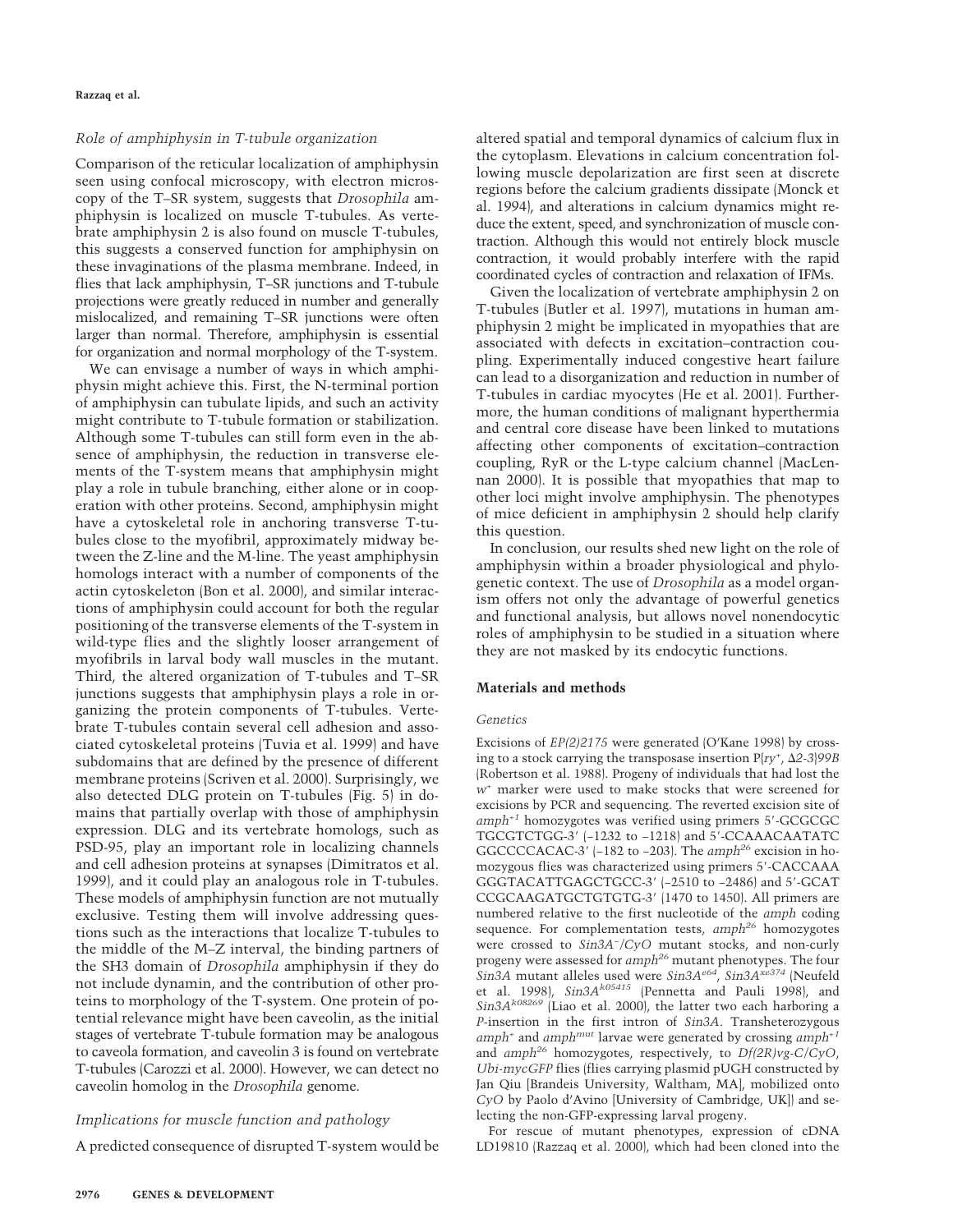GAL4-dependent expression vector pUAST (Brand and Perrimon 1993) and inserted on chromosome 3, was driven by a heat-shock-inducible GAL4 insertion, hs-GAL4 (a kind gift of T.L. Schwarz, Harvard University, Boston, MA). Flies heterozygous for *amphmut* and carrying either LD19810 or hs-GAL4 over a third chromosome balancer were mated to each other, to generate homozygous *amphmut* progeny that carried either both LD19810 and hs-GAL4 (*amphrescue* individuals, which could express amphiphysin), or only one of these constructs (effectively *amphmut*). The latter were used as nonexpressing controls in the rescue experiments. All progeny were raised at 25°C throughout development and given daily heat shocks for 30 min at 37°C. Rescue and control flies were then assessed for flight ability (by observing whether they flew away when walking in an open space) and T-system integrity.

#### *Confocal markers and antibodies*

A rabbit antibody, Ra29, raised against the *Drosophila* amphiphysin SH3 domain (residues 525–602), was used for all experiments, except those in Figure 5A–D, at 1:500 dilution. Rabbit anti-*Drosophila* amphiphysin antibody 9906 (raised against residues 523–602 of the *Drosophila* amphiphysin SH3 domain and affinity-purified) was used at 1:250 for Figure 5A–D, and gave the same results as Ra29 in all immunomicroscopy. Monoclonal mouse anti-CSP (Reichmuth et al. 1995) was used at 1:250, polyclonal guinea pig anti-DLG (Woods et al. 1997) at 1:500, anti-RyR (Seok et al. 1992) at 1:20, and Texas-Red phalloidin (Molecular Probes) at 1:150 dilution.

#### *Immunocytochemistry*

Third instar larval dissections (Atwood et al. 1993) and thoracic dissections of IFMs (Peckham et al. 1990) were performed as described. Tissues were dissected directly in fixative (4% formaldehyde in PBS: 10 mM phosphate buffer, 2.7 mM KCl, 137 mM NaCl at pH 7.4) for 20 min. All subsequent washes and incubations were performed in blocking buffer (0.3% Triton X-100, 0.1% bovine serum albumin, 2% donkey serum in PBS). Samples were blocked in four changes of buffer for 30 min each, then incubated at 4°C overnight in primary antibody. Samples were washed, incubated in donkey secondary antibody (Jackson laboratories, 1:250) for 60 min, washed, mounted in Vectashield (Vector Laboratories), and visualized using a Bio-Rad Radiance confocal microscope. To estimate the volume fraction of muscle cells occupied by RyR immunoreactivity, a quadratic lattice was overlaid on 10 randomly selected fields of view from 5 wild-type and 5 mutant IFMs, and the number of points landing on immunoreactive elements was divided by the total number of points on the IFM.

#### *Ultrastructural analysis*

Adult IFMs were prepared essentially as in O'Donnell and Bernstein (1988), with modifications taken from Forbes et al. (1977). Adults aged 3–5 d were dissected in buffer (5 mM HEPES, 128 mM NaCl,  $2 \text{ mM KCl}$ ,  $4 \text{ mM MgCl}_2$ ,  $36 \text{ mM sucrose}$  at pH 7.2), and the half-thoraces were immediately transferred into fixative (0.1 M sodium phosphate, 3% paraformaldehyde, 2% glutaraldehyde, 2 mM sodium EGTA, 0.1 M sucrose at pH 7.2) and incubated at 4°C overnight on a blood mixer. After 60 min in wash buffer (0.1 M sodium cacodylate, 0.1 M sucrose at pH 7.2), samples were postfixed at room temperature for 60 min in 1% osmium tetroxide in wash buffer supplemented with 0.8% potassium ferrocyanide. Following a further 60 min in wash buffer, samples were dehydrated through a graded acetone series and then embedded in Spurr resin.

#### *Electrophysiology*

Wandering third instar larvae were dissected in HL3 (Stewart et al. 1994) containing  $1.8 \text{ mM } CaCl<sub>2</sub>$  unless otherwise stated. Nerves innervating the body muscle walls were cut near the ventral ganglion and stimulated using a suction electrode and isolated pulse stimulator Digitimer DS2A (constant current modification), with a current double that needed to initiate a compound response. All recordings were made intracellularly in muscle cell 6, abdominal segment 2 or 3, at ambient room temperature (∼26°C), using microelectrodes filled with 3 M KCl that had tip resistances of 20–30 M $\Omega$ . In 1.8 mM extracellular Ca<sup>2+</sup> resting membrane potentials were −71.4 ± 1.6 mV (*n* = 20) and −73.5 ± 1.4 mV (*n* = 20; *P* > 0.05) for *amph*<sup>+</sup> and *amphmut* larvae, respectively. Data were acquired using an Axopatch 200B amplifier, filtered at 1 kHz, and digitized at 10 kHz before being stored and analyzed with locally written software (Labview 5.0, National Instruments) and acquired with an AT-MIO-16X DAQ board (National Instruments), or using pClamp8.02 and a Digidata 1320A DAQ board (Axon). Histograms were constructed by averaging 50 separate events stimulated at 1 Hz from an individual muscle cell and then calculating the mean response from at least 8 larvae per line. In the rundown experiment, temperatures were regulated using a TC-10 temperature controlled stage (Dagan); the permissive temperature used for *shibirets1* recordings was 19°C, and the restrictive temperature was 32°C. To facilitate comparisons of data between different cells in the rundown experiment, the first 10 events in a train were averaged and all events were normalized to this value. A mean of normalized evoked responses was made for every 100 stimulations applied to each larva. Spontaneous release events were recorded for 120 sec prior to any electrical stimulation, the first 150 individual nonoverlapping events were measured for each cell, and means from 20 individuals were then averaged to generate the histograms. Mini frequencies were calculated for the full recording period.

#### *Protein expression and binding studies*

Domains of amphiphysin were expressed as N- or C-terminal GST fusions, expressed in BL-21(DE3) bacteria, and purified on glutathione agarose beads (Sigma). The constructs used were rat-Amph 2-1 N (residues 1–422), rat-Amph 2-6, *Drosophila*-Amph N (residues 1–357), *Drosophila*-Amph SH3 (residues 525– 602), rat-Amph 2 SH3 (residues 494–588 of Amph 2-1), and *Drosophila*-DAP160 SH3a,b,c,d (Roos and Kelly 1998). The rat amphiphysin splice variants are described in Wigge et al. (1997a). The cloned rat-Amph 2–6 is either identical, or very similar, to the splice form(s) of Amph 2 expressed in muscle. This was determined by comparing the mobilities of the expressed and endogenous proteins on PAGE, and also by sequencing of PCR products from a muscle cDNA library. The muscle form was missing amino acids 336–483, which contain the clathrin-binding motif. Amphiphysin constructs (20 µg of each) were used for affinity interaction experiments (Owen et al. 1998) with tissue extracts (at ∼1 mg/mL) prepared by homogenization in PBS supplemented with 0.1% Triton X-100, 1 mM EDTA, and 1: 1000 dilution of protease inhibitor cocktail Set III (Calbiochem). Following SDS-PAGE and transfer onto nitrocellulose, binding partners were assessed by immunoblotting.

#### *Liposome preparation*

Liposomes were prepared as described in Stowell et al. (1999). Folch fraction I lipids (Sigma) were suspended at 1 mg/mL in 10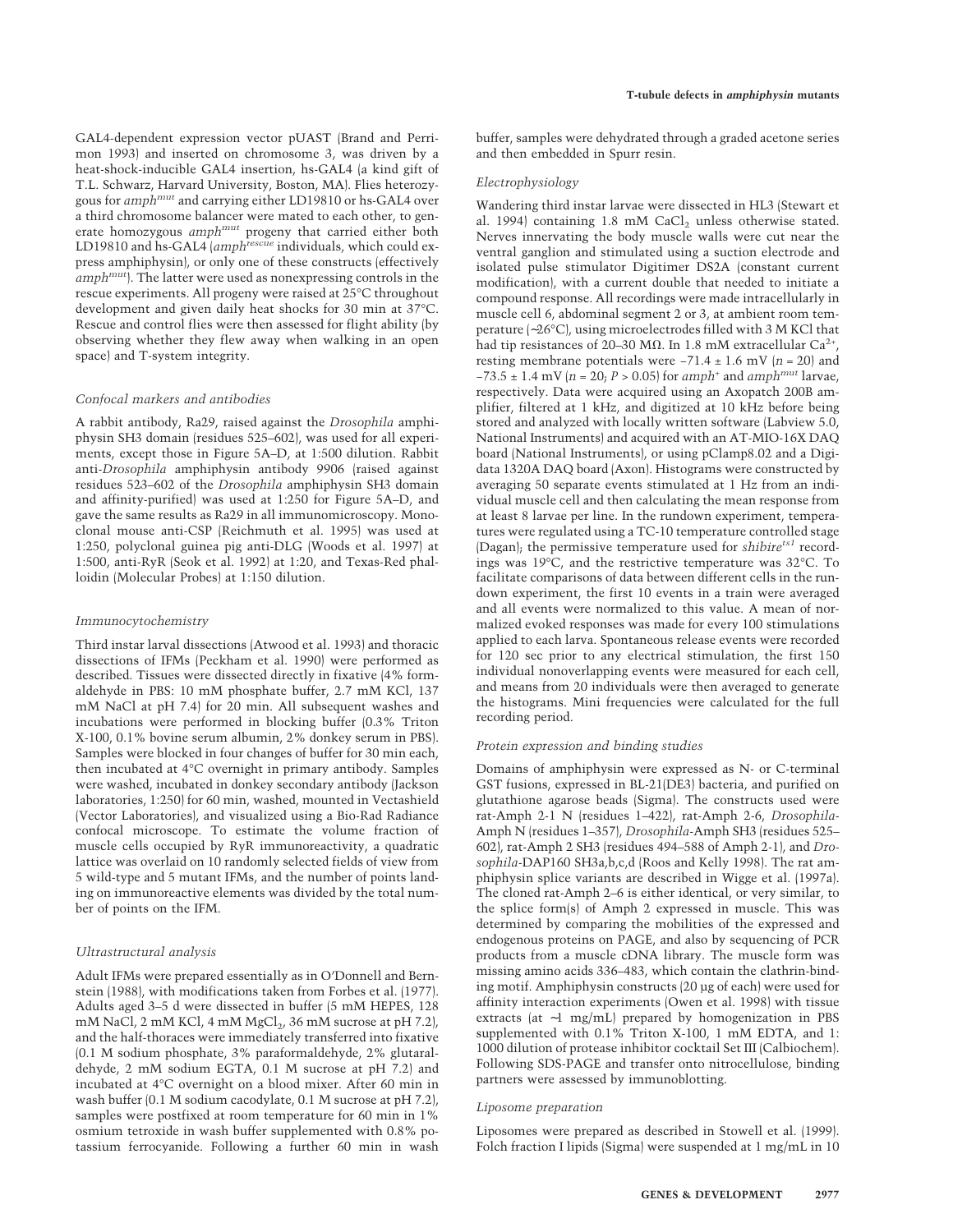mM HEPES (pH 7.4) and extruded through a 0.1-um filter. Amphiphysin was added to ∼0.1 mg/mL, and lipid binding was terminated after 5 min by applying 10 µL to a carbon-coated 350 mesh grid, which was then blotted and stained with 0.5% uranyl acetate (Stowell et al. 1999).

#### **Acknowledgments**

We thank Janet Powell of the University of Cambridge Multi-Imaging Centre for EM preparations, and Chris Huang for helpful insights into muscle structure. We also thank Frances Brodsky, Erich Buchner, Gerhard Meissner, Jack Roos, and Dan Woods for antibodies; Reg Kelly and Jack Roos for the GST-Dap160 construct; and Daniel Pauli, Paolo d'Avino, the Bloomington *Drosophila* Stock Center, and the Berkeley *Drosophila* Genome Project for fly stocks. We are grateful to Chris Doe for support of A. Zelhof's work, and to Kathryn Lilley for facilitating completion of this study. The Cambridge Multi-Imaging Center was established with Wellcome Trust grant 039398/Z/ 93/Z. I.M.R. is an MRC Career Development Award Fellow. This work was supported by Wellcome Trust grant 052625 to N.J.G., A.P.J., and C.J.O'K.

The publication costs of this article were defrayed in part by payment of page charges. This article must therefore be hereby marked "advertisement" in accordance with 18 USC section 1734 solely to indicate this fact.

#### **References**

- Atwood, H., Govind, C., and Wu, C. 1993. Differential ultrastructure of synaptic terminals on ventral longitudinal abdominal muscles in *Drosophila* larvae. *J. Neurobiol.* **24:** 1008–1024.
- Block, B., Leung, A., Campbell, K., and Franzini-Armstrong, C. 1988. Structural evidence for direct interaction between molecular components of the transverse tubule/sarcoplasmic reticulum junction in skeletal muscle. *J. Cell Biol.* **107:** 2587–2600.
- Bon, E., Recordon-Navarro, P., and Durrens, P. 2000. A network of proteins around Rvs167p and Rvs161p, two proteins related to the yeast actin cytoskeleton. *Yeast* **16:** 1229–1241.
- Brand, A.H. and Perrimon, N. 1993. Targeted gene expression as a means of altering cell fates and generating dominant phenotypes. *Development* **118:** 401–415.
- Butler, M.H., David, C., Ochoa, G.-C., Freyberg, Z., Daniell, L., Grabs, D., Cremona, O., and De Camilli, P. 1997. Amphiphysin II (SH3; BIN1), a member of the Amphiphysin/Rvs family, is concentrated in the cortical cytomatrix of axon initial segments and nodes of Ranvier in brain and around T-tubules in skeletal muscle. *J. Cell Biol.* **137:** 1355–1367.
- Carozzi, A., Ikonen, E., Lindsay, M., and Parton, R. 2000. Role of cholesterol in developing T-tubules. Analogous mechanisms of T-tubule and caveolae biogenesis. *Traffic* **1:** 326–341.
- Crossley, A. 1978. Morphology and development of the *Drosophila* muscular system. In *The genetics and biology of* Drosophila, Vol. 2B (eds. M. Ashburner and T. Wright), pp. 499–560. Academic Press, San Francisco, CA.
- David, C., McPherson, P.S., Mundigl, O., and de Camilli, P. 1996. A role of amphiphysin in synaptic vesicle endocytosis suggested by its binding to dynamin in nerve terminals. *Proc. Natl. Acad. Sci.* **93:** 331–335.
- Delgado, R., Maureira, C., Oliva, C., Kidokoro, Y., and Labarca, P. 2000. Size of vesicle pools, rates of mobilization and recycling at neuromuscular synapses of a *Drosophila* mutant,

*shibire*. *Neuron* **28:** 941–953.

- Dell Angelica, E., Klumperman, J., Stoorvogel, W., and Bonifacio, J. 1998. Association of the AP3 adaptor complex with clathrin. *Science* **280:** 431–434.
- Dimitratos, S.D., Woods, D.F., Stathakis, D.G., and Bryant, P.J. 1999. Signaling pathways are focused at specialized regions of the plasma membrane by scaffolding proteins of the MAGUK family. *BioEssays* **21:** 912–921.
- Dubois, L., Lecourtois, M., Alexandre, C., Hirst, E., and Vincent, J.-P. 2001. Regulated endocytic routing modulates wingless signaling in *Drosophila* embryos. *Cell* **105:** 613–624.
- Entchev, E.V., Schwabedissen, A., and González-Gaitán, M. 2000. Gradient formation of the TGF- $\beta$  homolog Dpp. *Cell* **103:** 981–991.
- Estes, P.S., Roos, J., van der Bliek, A., Kelly, R.B., Krishnan, K.S., and Ramaswami, M. 1996. Traffic of dynamin within individual *Drosophila* synaptic boutons relative to compartment-specific markers. *J. Neurosci.* **16:** 5443–5456.
- Fergestad, T., Davis, W.S., and Broadie, K. 1999. The stoned proteins regulate synaptic vesicle recycling in the presynaptic terminal. *J. Neurosci* **19:** 5847–5860.
- Forbes, M.S., Plantholt, B.A., and Sperelakis, N. 1977. Cytochemical staining procedures for sarcotubular systems of muscle: Modifications and applications. *J. Ultrastruc. Res.* **60:** 306–327.
- He, J., Conklin, M., Foell, J., Wolff, M., Haworth, R., Coronado, R., and Kamp, T. 2001. Reduction in density of transverse tubules and L-type calcium channels in canine tachycardiainduced heart failure. *Cardiovasc. Res.* **49:** 298–307.
- Lahey, T., Gorczyca, M., Jia, X., and Budnik, V. 1994. The *Drosophila* tumor suppressor gene *Dlg* is required for normal synaptic bouton structure. *Neuron* **13:** 823–825.
- Li, J. and Schwarz, T.L. 1999. Genetic evidence for an equilibrium between docked and undocked vesicles. *Phil. Trans. R. Soc. (London) B Biol. Sci.* **354:** 299–306.
- Liao, G-C., Rehm, E.J., and Rubin, G.M. 2000. Insertion site preferences of the *P* transposable element in *Drosophila melanogaster*. *Proc. Natl. Acad. Sci.* **97:** 3347–3351.
- Lichte, B., Veh, R.W., Meyer, H.E., and Kilimann, M.W. 1992. Amphiphysin, a novel protein associated with synaptic vesicles. *EMBO J.* **11:** 2521–2530.
- Liu, S.H., Towler, M.C., Chen, E., Chen, C.-Y., Song, W., Apodaca, G., and Brodsky, F.M. 2001. A novel clathrin homolog that co-distributes with cytoskeletal components functions in the trans-Golgi network. *EMBO J.* **20:** 272–284.
- MacLennan, D. 2000. Ca<sup>2+</sup> signalling and muscle disease. *Eur.* J. *Biochem.* **267:** 5291–5297.
- Mastrogiacomo, A., Parsons, S.M., Zampighi, G.A., Jenden, D.J., Umbach, J.A., and Gundersen, C.B. 1994. Cysteine string proteins: A potential link between synaptic vesicles and presynaptic Ca2+ channels. *Science* **263:** 981–982.
- McPherson, P.S., Garcia, E.P., Slepnev, V.I., David, C., Zhang, X., Grabs, D., Sossin, W.S., Bauerfeind, R., Nemoto, Y., and De Camilli, P. 1996. A presynaptic inositol-5-phosphatase. *Nature* **379:** 353–357.
- Monck, J., Robinson, I., Escobar, A., Vergar, J., and Fernandez, J.M. 1994. Pulsed laser imaging of rapid  $Ca^{2+}$  gradients in excitable cells. *Biophys. J.* **67:** 505–514.
- Munn, A.L., Stevenson, B.J., Geli, M.I., and Riezman, H. 1995. *end5*, *end6* and *end7*: Mutations that cause actin delocalisation and block the internalisation step of endocytosis in *Saccharomyces cerevisiae*. *Mol. Biol. Cell* **6:** 1721–1742.
- Neufeld, T.P., Tang, A.H., and Rubin, G.M. 1998. A genetic screen to identify components of the sina signaling pathway in *Drosophila* eye development. *Genetics* **148:** 277–286.
- O'Donnell, P.T. and Bernstein, S.I. 1988. Molecular and ultra-